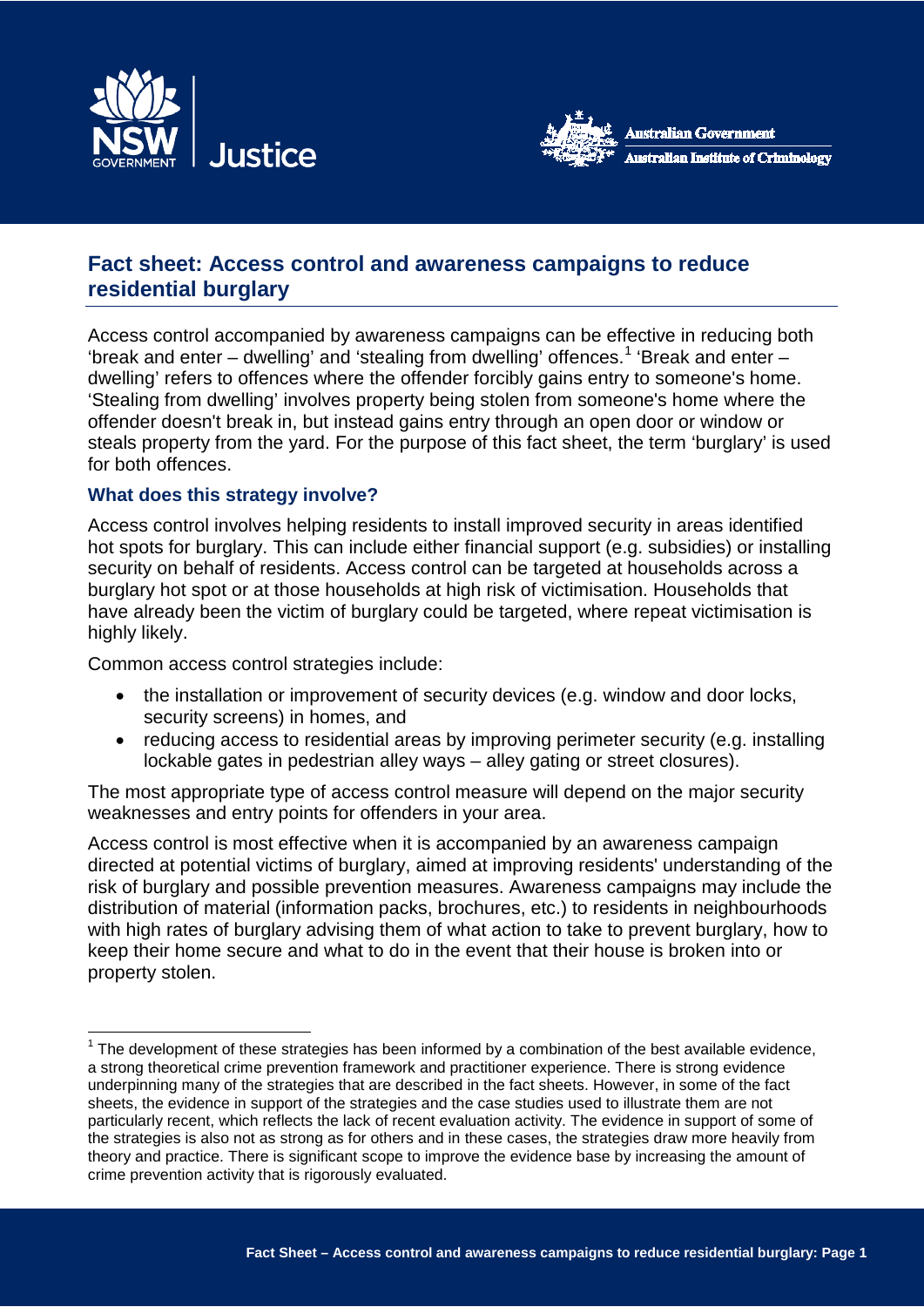Where repeat victimisation is highly likely, awareness campaigns can also include targeted security audits directed at households that have recently been a victim of burglary to help residents take steps to prevent repeat victimisation.

### **How does the strategy work?**

Access control measures aim to make boundaries, fences, gates, doors and windows harder to penetrate and to discourage potential offenders by increasing the perceived effort associated with committing a burglary offence. Access control measures also physically prevent potential offenders from accessing locations.

Access control can also help encourage a sense of ownership among residents, particularly in communities with low residential mobility. This can lead to improved surveillance of surrounding properties and an increased risk of offenders being detected.

Awareness campaigns encourage people to consider the implications of their actions and discourage behaviour that creates opportunities for burglary to occur (e.g. leaving their door unlocked). They work best when supporting access control measures. They do not appear particularly effective when delivered on their own.

### **What does the evidence say?**

A large number of studies have shown access control measures to be effective in reducing burglary. In the majority of these studies, access control measures were supported by other interventions, however, in three studies, access control measures were the sole intervention. Significant short-term reductions in burglary and repeat victimisation were achieved in a number of studies. Longer term evaluations were less common and findings from these studies appeared mixed. Projects targeted at victims of burglary appear to be effective in reducing repeat victimisation, but not necessarily overall rates of burglary.

Several other studies that found that access control measures were not effective in reducing burglary highlight an important implementation issue. There needs to be a high take-up rate among residents for strategies to be successful. Strategies where residents were provided with financial assistance to install security devices, or where security devices are installed on their behalf, appear to be more successful. Financial assistance can involve low-cost loan schemes or subsidies to reduce the cost of security hardware and/or installation. Strategies that relied upon residents to improve access control measures with limited direct assistance or financial input appear less effective.

Many of the studies indicate that awareness campaigns can be an important supporting intervention. However, they only appear to be effective when they are delivered in support of other burglary prevention strategies – awareness campaigns do not appear to be effective when delivered on their own.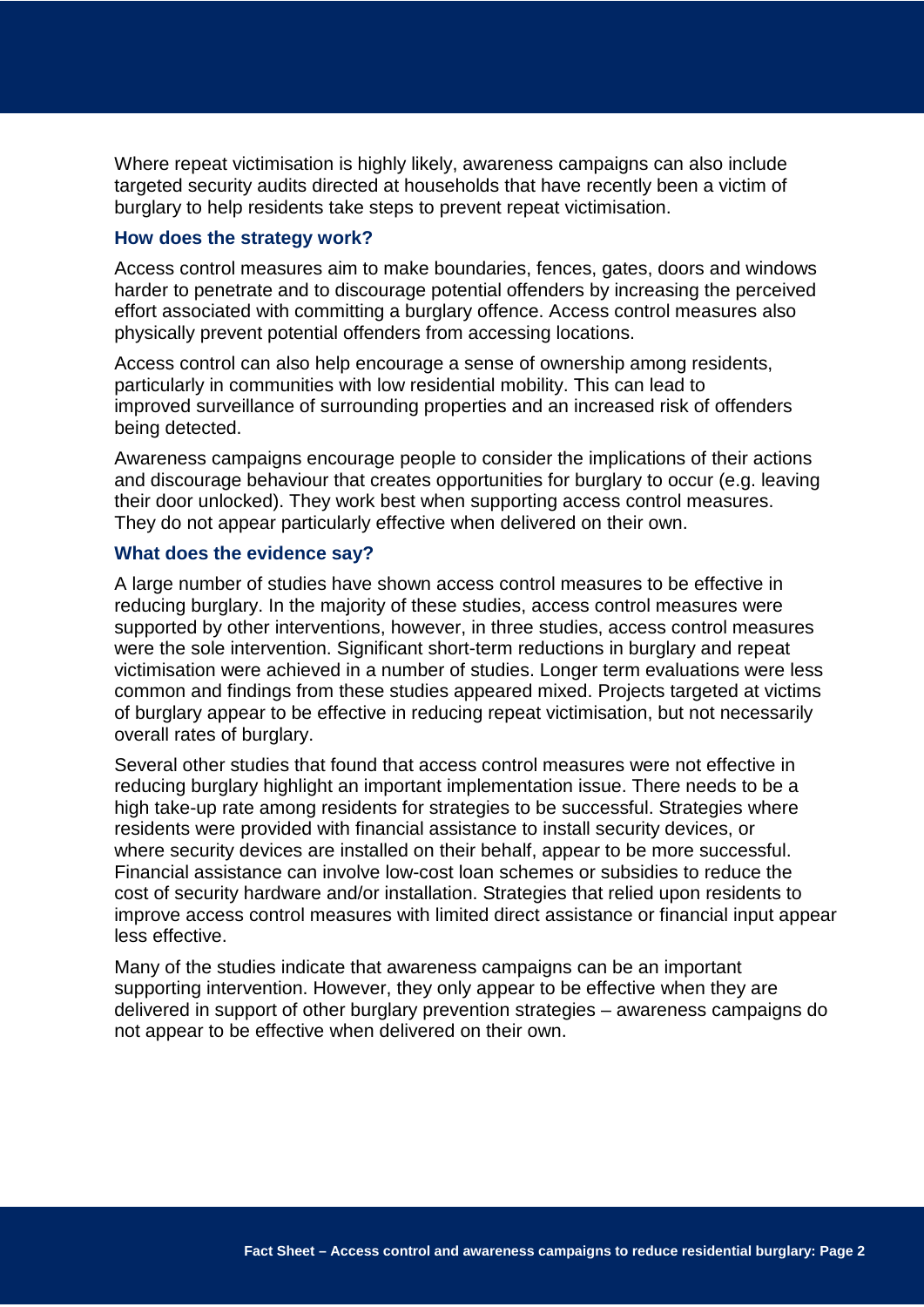### **Where will the strategy work best?**

- Areas with evidence of a burglary problem, a high rate of repeat victimisation, or a high rate of property crime more generally, based on local crime statistics and/or on the basis of concerns raised by the community.
- Areas that have experienced a recent sharp increase in the rate of burglary.
- Where there is an identified lack of security at key entry points.
- When there is a high level of support for preventative measures and concern about burglary among residents.

A significant proportion of effective strategies were targeted at high-density residential areas (i.e. flats and apartments), public housing estates and low-income areas. However, access control and awareness campaigns were also effective in other residential neighbourhoods, including those with detached dwellings.

### **What will you need to implement this strategy?**

The accompanying handbook provides more detailed information on how to implement this strategy, but briefly:

### **A good understanding of your local problem**

The studies reviewed for this project showed that effective strategies were targeted at relatively small or well-defined residential areas with high rates of recorded offences. This requires access to information to identify hot spots, as well as information about the characteristics of these offences (such as when offences are most common) to inform a more targeted approach. To determine the type of access control measures that will be put in place, it is necessary to try and identify common access points for offenders. To determine which households should be targeted you will need to understand whether households tend to be victimised irregularly or are repeatedly victimised over time.

#### **Resident involvement and commitment**

Resident involvement in, and commitment to, the project is important. It is necessary to establish appropriate consultation mechanisms at the commencement of the project to seek input from residents and landlords (including public housing authorities).

#### **Stakeholder commitment**

Stakeholder commitment is also important. Where projects involve multiple interventions requiring input from a range of different stakeholders, a committee with representatives from the various parties should be established early to oversee the development, implementation and ongoing review of the project.

#### **Availability of appropriate security technology and qualified personnel**

Access control measures should be hardwearing and make use of appropriate security technology sourced from an appropriate provider and installed by qualified personnel. Security audits should also be undertaken by suitably qualified personnel, such as police.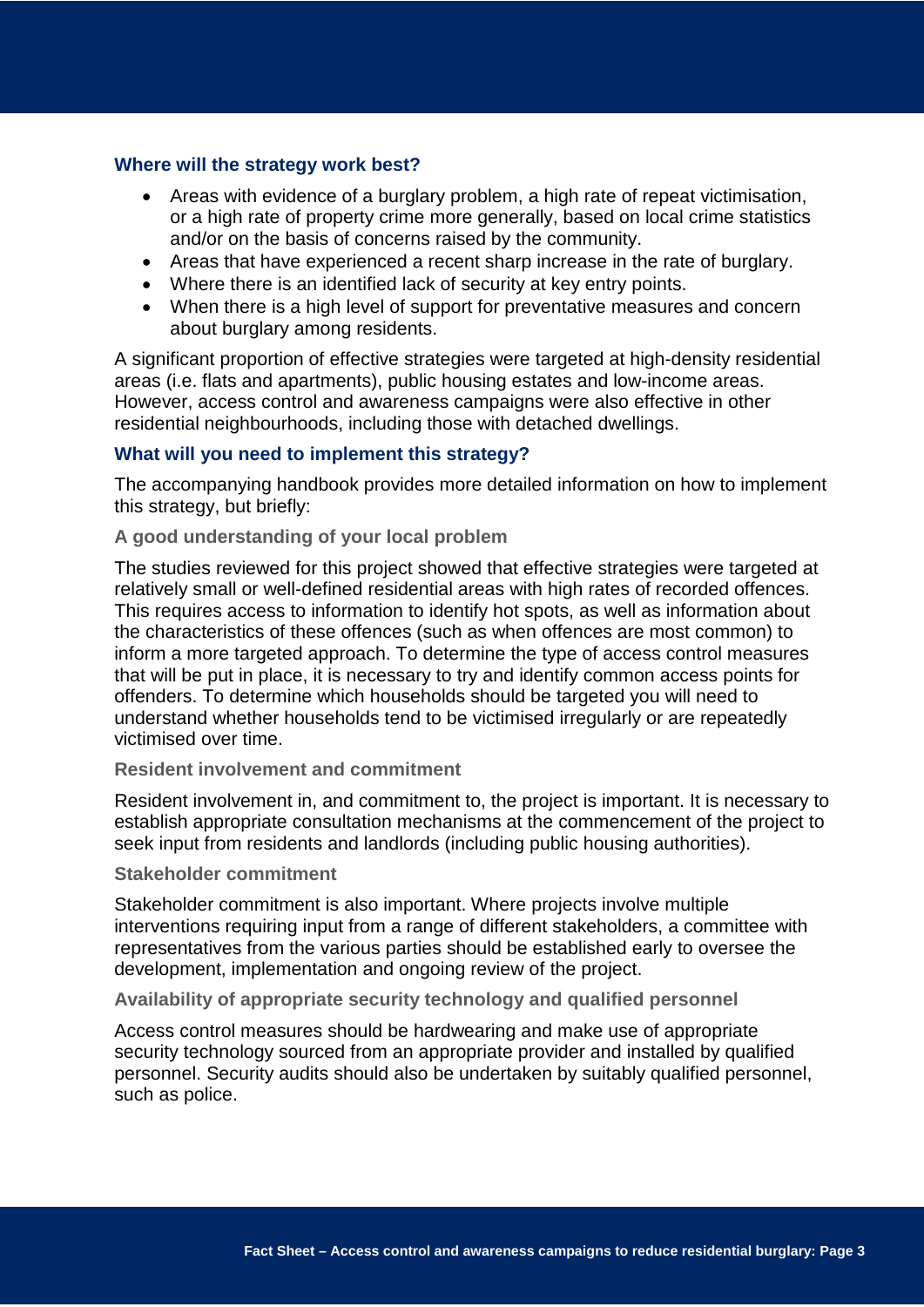### *CASE STUDY 1: Hartlepool – A case study in burglary reduction*

Developed in response to high rates of crime, drug use and antisocial behaviour in Hartlepool, this multi-component strategy demonstrated many of the features outlined in this fact sheet, which enabled it to overcome a number of implementation obstacles and achieve long-term success. The project involved the installation of alley gates, target hardening, property marking, a campaign to raise awareness of the project, measures that could be taken by residents to prevent burglary, diversionary activities for young people, supervision and treatment for known offenders, and a community development approach.

The project was managed by community safety officers from both police and local government. There was a strong steering committee comprising representatives of partner agencies responsible for regularly reviewing and monitoring the project's progress. The project had carefully selected and achievable targets to help maintain momentum, and used existing resources where they were available. Anti-burglary coordinators were employed to maintain clear links with residents, there was community ownership of the project through the involvement of a residents association and as a result, community support for the project was ongoing. The project was able to achieve a reduction in burglary of nearly one-third over the four year post-implementation period, despite issues such as legal problems and resistance relating to the alley gates, limited interest and low take-up rates for property marking, and the withdrawal of financial support for the offender program.

### *CASE STUDY 2: South Australian residential break and enter prevention project*

A demonstration project was funded in two sites in metropolitan Adelaide to reduce residential burglary and in particular, reduce the rate of repeat victimisation. The project was delivered by volunteers who were provided with information about burglary victims by the police. Volunteers then contacted the resident to provide informal victim support, security advice tailored for the dwelling and victim, referral to an engraver for property marking, neighbour contact and referral to other agencies. In addition, residents in one site received the provision and installation of locks, to the value of \$200.

The evaluation found that a large proportion of households took preventative action in response to the intervention, although lower income households were less likely to take action. Those households in the site provided with financial assistance were more likely to install security devices. While the rate of repeat victimisation remained stable in the target area, there was an increase in the comparison area, suggesting that the project had some impact in preventing repeat victimisation. However, there appeared to be little impact on the rate of residential break and enter overall. The evaluation concluded that this was due, at least in part, to a low referral rate to the program by police, which meant that only a third of burglary victims were provided with an opportunity to participate in the program. The evaluation also highlighted the importance of providing effective training, supervision and support to volunteers.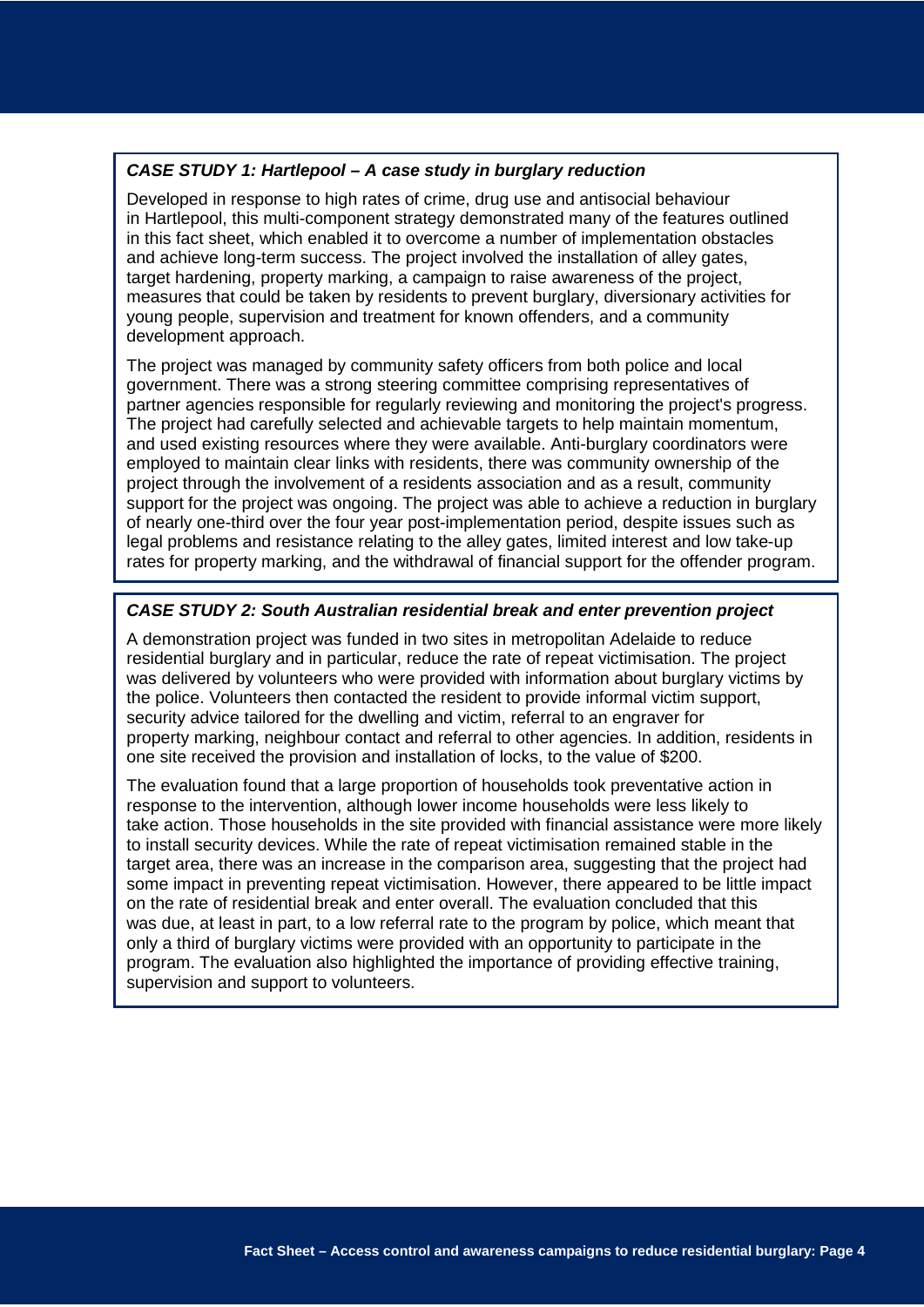# *CASE STUDY 3: Primrose Estate anti-burglary project*

This project was targeted at an estate with high rates of burglary, social deprivation, nuisance crimes and vandalism. This estate (which was part of a larger estate) consisted of two and three story terraces of houses and multi-story blocks, with open spaces at the end of the streets and alleyways between the terraces. The scheme targeted a small part of the estate (175 houses in total) with the highest incidence of burglary and ran for a six-month period. The housing department conducted an assessment of each property, with the assistance of a police officer and high security doors and windows (hardwearing and heavy duty) were fitted or replaced and window locks installed as part of the council's routine repair work. The project was heavily promoted (in local press and through permanent signage) to raise awareness of the action that was being taken and a Neighbourhood Watch scheme was established in half of the streets to encourage natural surveillance. Despite some delays in completing the work, the project resulted in a significant reduction in burglary rates when compared with surrounding areas.

### *CASE STUDY 4: Safer cities programme*

Between 1988 and 1995, 20 high-crime cities in England and Wales were identified as having disproportionate rates of residential burglary and repeat victimisation. The Safer Cities Programme provided funding to local teams to develop and implement initiatives to address the problem in their city or borough, guided by a steering committee comprising representatives from local government, police, probation, business and community groups. A review of the schemes showed that target hardening was the most common prevention measure used and involved door, window and fencing improvements, entry systems, alarms and security lighting. Using both household crime surveys and police data, a metaevaluation of the schemes found that the program had resulted in a significant reduction in burglary. Not only that, but the program also proved to be cost-effective.

# *CASE STUDY 5: Closing off opportunities for crime*

In the City of Liverpool in England, there was a problem with offenders gaining access to terraced properties through back alleyways to commit burglaries. To address this problem, hardwearing lockable gates were installed to restrict access to these alleyways to local residents and reduce opportunities for offenders to gain access to properties. The result was a 37 per cent reduction in burglary relative to the comparison area. There was also a diffusion of benefits to properties in surrounding areas and the scheme was found to be cost beneficial.

# **Endnotes**

Case Study 1: Sturgeon-Adams L, Adamson S & Davidson N 2005. *Hartlepool: A case study in burglary reduction*. Hull, UK: Centre for Criminology and Criminal Justice, University of Hull.

Case Study 2: Henderson M 2002. *Preventing repeat residential burglary: A metaevaluation of two Australian demonstration projects*. Canberra: Commonwealth Attorney-General's Office.

Case Study 3: Tilley N & Webb J 1994. Burglary reduction: Findings from safer cities schemes. *Crime Detection and Prevention Series* paper 51. London: Home Office, Police Research Group.